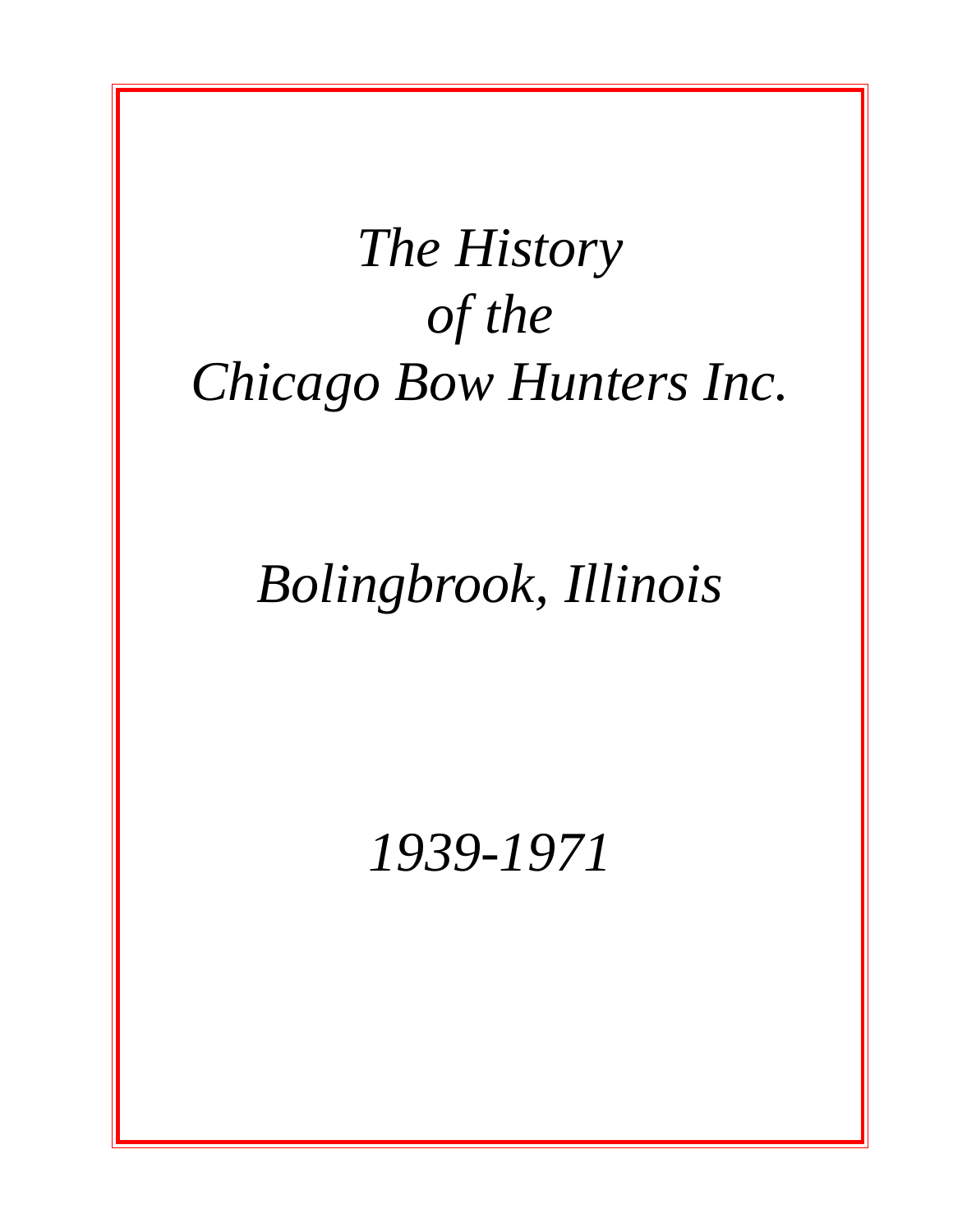#### AS WE WERE

*by Bob Jarosz*

*The year was 1939, child actress Judy Garland appeared in the musical "Wizard of OZ", movie "Gone with the Wind" comes out, first nylon stockings are marketed, Germany invades Poland and the Chicago Bow Hunters is born.*

Just south of Palos Heights on 130th and Wolf Road on a farm that was known as "Krupps Place" a group of men were undertaking the formation of a archery club which was known as *"CHECAGOU ILLINI"*. Today known as the Chicago Bow Hunters Inc.



*First Newsletter*

The men Rex Middleton, Jack Gardner, Bob Simmons, Fred Clark, Dr. Paul Baldwin, A.G. Russell and Ken Smith went about setting up and laying out a 28 target 'Rovin Range'. In 1939 there was no field archery as we know today, that did'nt happen until the 1940's. Instead all the shoots were novelty's of some kind or another. During 1939 there were five shoots, a far cry from all the archery events we enjoy today.

The dues were an exorbitant \$1.00 a year, shooting fees were 25 cents for an adult member, 50 cents for a non member, juniors paid 10 cents. The range was rented for \$10.00 a year, this was the taxes on the whole farm.

The first officers of the club were president Rex Middleton, vice president Ken Smith and Sec. Treas. Jewel Gardner. They adopted as their emblem an Indian with bow upraised.

Before long the membership begin to enlarge with the addition of about thirty new members including long time members Ernie and Peggy York (Life members living in Mo.), DeWayne and Evie Gardner (Life members living in Wisc.), and the Late Donald Schram (Founder and owner of the Custom Archery Shop in Forest Park, IL)

Throughout the war years in the 1940's the *CHECAGOU ILLINI* managed to hold shoots at Krupps farm range and later on land near 127th Street in Orland Park owned by Dr. R. D. Paul now a member. The range was setup early in the morning and taken down and stored after a day of shooting. The contest were varied with marked distances and the Rover Round with unknown distances, when a bowman who won the last target picked the distance for next one as they progresses around the course. Such practice led to a certain standardization.



*Earl Ewert in the 1940's*

In the mid-forty's the club changed its name to the *CHICAGO FIELD ARCHERS*. And in 1949 the IAA FIELD CHAMPIONSHIP was held at their range in Palos. The president that year was Dr. Paul Baldwin and Vice Pres. was Earl Ewert (CBH Life MEMBER now living in Florida).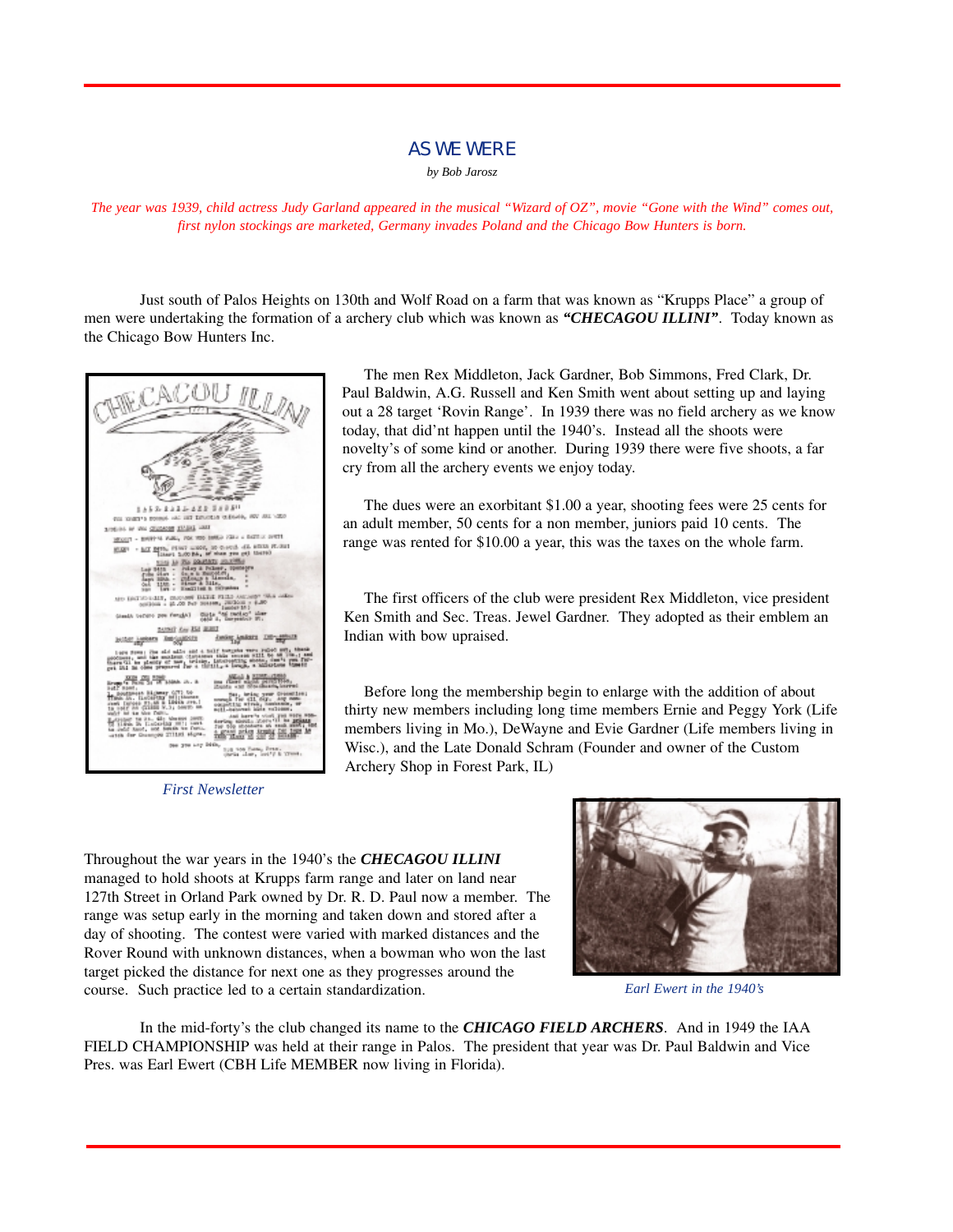### *1950's*

#### *THE FIFTIES....Those fabulous fifties, General Eisenhower became our 34th president, the Hula-Hoop was invented and the top song for 1951 was "Tennessee Waltz" by Patti Page. On the archery scene, the recurve bow is beginning make itself know*

 By 1951 the members "CHICAGOU ILLINI" changed the club's name to the CHICAGO BOW HUNTERS, in 1952 and they were once again homeless, as the land the club's range was on, was up for sale. About this time, three members, Evie Gardner, DeWayne Gardner and Jerry Amster shot with Julius Butler at Oakbrook . 1953 President Donald Schram was introduced to Mr. Butler by Jerry Amster and finally a section of his land in Oakbrook was leased to the club for it's range. It was located west of York road, north of 31st street, with Salt Creek on its west boundary, Julius Butler was honored as the club's honorary vice-president, a title he held for many years.

 In about 1955 the club hosted a novelty shoot. the targets were hand drawn and painted replicas of North American animals done by our many talented club members. On the morning of the shoot in April, rain almost submerged the range, with the Salt Creek going to flood stage, the contestants likened it to shooting in a swamp, the name stuck and from then on the shoot was called the SWAMP SHOOT".

1959 saw the club holding a series of club shoots and invitationals, among them was a tournament called a "*Blackout Shoot*", archers went out on the field range after dark with flashlights and shot usually 14 targets, they were great fun and were all well attended. Among the winners of the June 13th Nite Shoot, in the *CLASS, FREESTYLE-MEN* ,were George Frost with a score of 123 and DeWayne Gardner whose score was 112 and listed as winner in the class *"Archer Men"* was Harry Keck with a score of 66.

Also in 1959 the very first CBH Junior Shoot was held and listed as a 'howling success. There were 25

registered, with medals and ribbons awarded to the lucky winners. The youngest archer was just three years old. A special children's course was set up and adults were advised not to shoot on it. This much needed program was run by Jerry Monnett, with the help of 1959 president Ted Sward.

On Halloween 1959 the club's Social Committee organized a Masquerade Party, the food and drink were delicious and plentiful and the costumes were masterpiece's of hard work and imagination. Pat Schram was most appealing as a Skunk and won the ladies first prize of a martini, Jean Reimers won second prize of a clutch bag for her portrayal of "Daisy Mae" of Dog patch fame. Men's first prize went to Bill Smith for the impressive makeup job in his portrayal of a Mad Doctor, Earl and Barb Foster took second as a pair of Egyptians.



CBH members personal accomplishments in the 50's were; *George Chamberlain***-**1958 Aggregate Bow Hunting Champion of the IAA, Special Merit Plaque from IAA for work on animal awards, IAA President. *DeWayne Gardner*-1953 Aggregate Freestyle Champ of IAA, 1954 Aggregate Freestyle champ of IAA. 1957-57 IAA President. *Evie Gardner***-**1953 Target Senior Champion of IAA-140 yards Clout Shoot. *Don Schram*-1952 Aggregate Instinctive Champ of IAA, IAA President. *Bruno Dudonis***-** 1953 Aggregate Instinctive Champ of IAA, 1953 Instinctive Target Champ of IAA. *Marilyn Myrick*- 1953 Aggregate Freestyle Champ of IAA.

1959 ended with the **Chicago Bow Hunters** membership soaring to almost **600** members.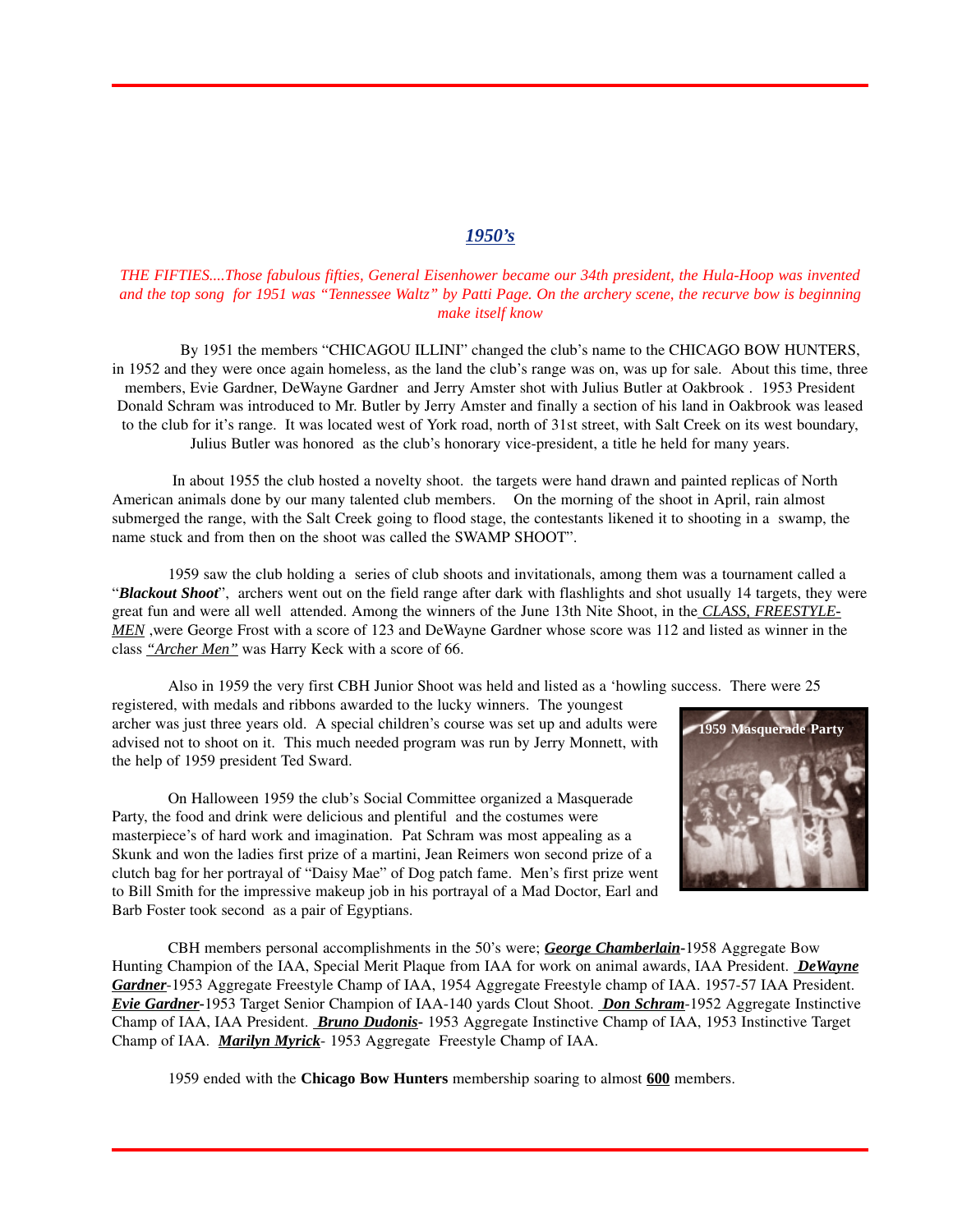#### *1960's*

#### **1963**-CBH introduces a bold new concept for an archery tournament. **THE 3D ANIMAL SHOOT.....**

Swamp Shoot 1963 was the first time an archery club in this area and perhaps the entire country held a complete 28 target archery shoot using freestanding 3D animal targets.

> The previous year, 1962 saw the attendance of the club's biggest shoot drop to 294 shooters from 408 in 1961. Several reasons were cited for the attendance drop. **1.** The weather, (it was overcast

until noon). **2**. A trophy shoot elsewhere. **3.** Only medals given as awards. Whatever the reason, the club officials were concerned.

That year, club member and Broadhead Range officer, Carl (Swede) Hultgren was developing a new type of target, the three-dimensional animal target. It was constructed of a wire skeleton, stuffed with excelsior and covered with burlap and paper-mache then

painted the color of the animal. As a test, his creation was incorporated in the Swamp Shoot that year (1962). It was placed on target number 15, the target Carl routinely maintained. The results were that the archers loved it, and so the idea of holding a complete 3D Shoot was born.

In the July 1962 **"BOW BANTER"**, Vice President John Krbec wrote the message for vacationing president Jack Steinhofer. In his letter to the members he wrote, *"maybe it's time we start promoting some super-duper colossal type shoot to improve our attendance".*

And so with blessing of the Board and the hard work of the members, 28 3D animal targets were constructed, under the direction of **Carl Hultgren** and Tournament Chairman **Tony Drewitz** and his committee.

The word of our 3D brainchild spread quickly throughout the archery community and at the 1963 Swamp Shoot we hosted 468 fellow archers (back then it was a one day shoot).

The next year, 1964, was even better as bus loads of archers from all over converged on CBH's Swamp Shoot. When it was over, 589 archers attended. The favorite target that year was a 10 foot standing bear, which was

shot at from across the club's pond. To retrieve one's arrows from a high hit a ladder had to be used.

In the spring of '64 we received notice from Julius Butler and Company that the lease for the range would not be renewed beginning in 1965. A land acquisition Committee was set up headed by Donald Schram and Bob Mull to find a suitable location for a new archery range. But until they did and for most of 1965 we were once again without a home.

#### *1965*

*"As the years go by, these two words, "founding members" will become more meaningful. When new archers join our ranks and see the badges containing these words, the prestige should be well deserved and earned. This is the shining hour for our club and where we go from here depends on each and every one of us." (Peggy York, Secretary-March 1966)*

 Our newly appointed Land Committee, headed by **Don Schram**, was busy reviewing some 90 plus pieces of property made available to us through personal contact and from an ad placed in a major Chicago paper. In March the choice was narrowed down to two locations, and the membership was briefed on the choices.



*Early Handmade 3D Targets*



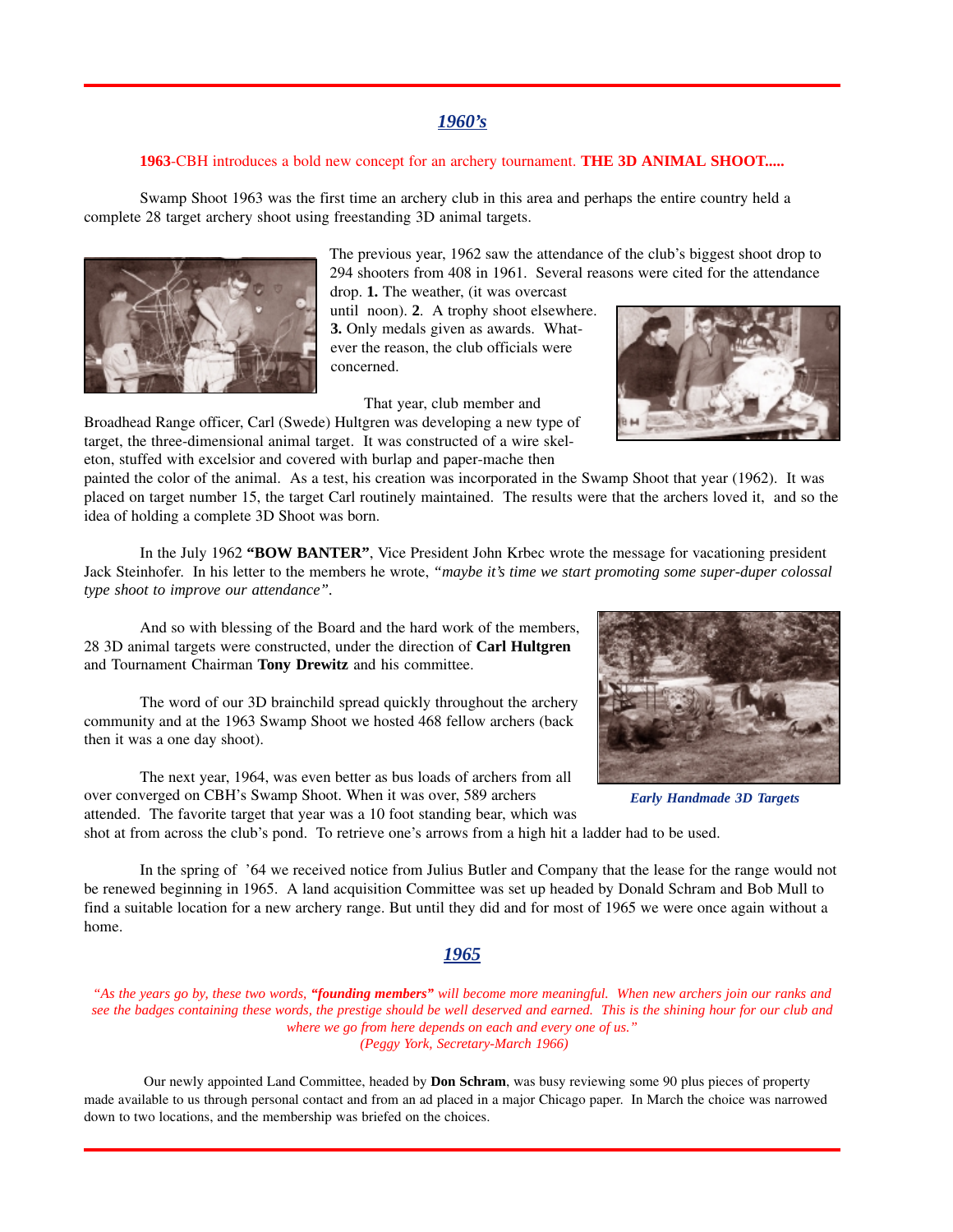Meanwhile club president **Bob Mull** and his staff of officers had the difficult task of trying to keep the members interest

up even though we were without a range. Other clubs in our league, sympathetic to our situation offered CBH members use of their ranges for open shooting. This gesture was well accepted by the club.

At the banquet in January, which was held at the Midwest Country Club, some 90 archers and friends were on hand to applaud the accomplishments of fellow CBH members. Twenty members received Big Game Awards for taking 19 deer and 4 bears. In addition 13 Small Game Pins were awarded. The 1964 Aggregate Champions were also crowned. They were, Instinctive shooters, **Bob Mull** and **Terri Czekanski**. Over on the Freestyle side, **Stan Swiston** and **Pam Krbec** were the winners. In February we entered both instinctive and freestyle teams to shoot in the **Chicago Sports Show** archery tournament and took a second place.



*1965 CBH Sports Show Team*

Finally in June, the Land Committee's choice was unveiled to the membership with a meeting featuring, movies and slides of the property. It was located two miles north of Rt. 66 (now I-55) and 3/4 mile east of Rt. 53. In his letter to the members, **Don Schram** writes, *"Our purchase will be 30 acres and a 1 1/2 acre easement or road into the area. The 30 acres lie in the back end of a horse farm and is covered with large oak trees-a creek runs through the center and we are bordered on two sides by woods. The terrain is ideal for our sport and will provide everything we desire, I doubt if we will ever get our feet muddy again...***"**

With just 80 members (**founding members**) participating, negotiations began in earnest. Finally in late summer the deal



*Doc Hopkins*

was finalized and the work of building a range and club began. A fence had to be erected around our perimeter. And in just two weekends the field range was built. By mid September all was ready, President **Bob Mull** had the honor of shooting the first arrow on our new range. There were several invitationals and club shoots held late that year. But we were still without a clubhouse. On December 11-12, 1965, twenty CBHers dismantled the clubhouse in Oakbrook, and under the supervision of **Bob Mull** and **Pat Maude,** prepared it for transit to its new home. On a cold, snowy January weekend in 1966 it was erected by willing, hard working members. (this clubhouse was moved in 1977 to make way for our new building, and is now our repair and storehouse)



With **Tony Drewitz** the new president and **Harry Keck** VP, the attention now turned to the road leading into our property and the parking lot. **Jack Steinhofer** and **George Chamberlain** began getting bids to have the road and parking lot graded and finished with stone. The lowest bid was accepted and club member **Doc Hopkins** loaned the club the money for the project. Later in the year **Pat Maude** came out with his tractor and put in the bunkers for a broadhead range.

The year ended with a venison dinner held at the clubhouse. There was no electricity as yet, so **Jack Steinhofer** furnished the power with his generator. **Doc Hopkins** brought candles for each table. **Ernie** and **Peggy York**, **George** and **Anita Chamberlain**, **Doc Hopkins** and **Marilyn Hassiepen** spent the afternoon getting the clubhouse in order along with cooking the venison. There were door prizes for the adults, and gifts for the children. It was also young **Carol McGarvey's** birthday so **Evie Gardner** presented her with a decorated cake.

In his final letter to the membership as his term of office expired, Pres. **Tony Drewitz** writes,*"it has been a very productive year, and looking back at some of the things we did really proves it. The road, the finishing of the clubhouse and the personal pride that people have taken in maintaining their targets, leaves me with a feeling of pride in our club."*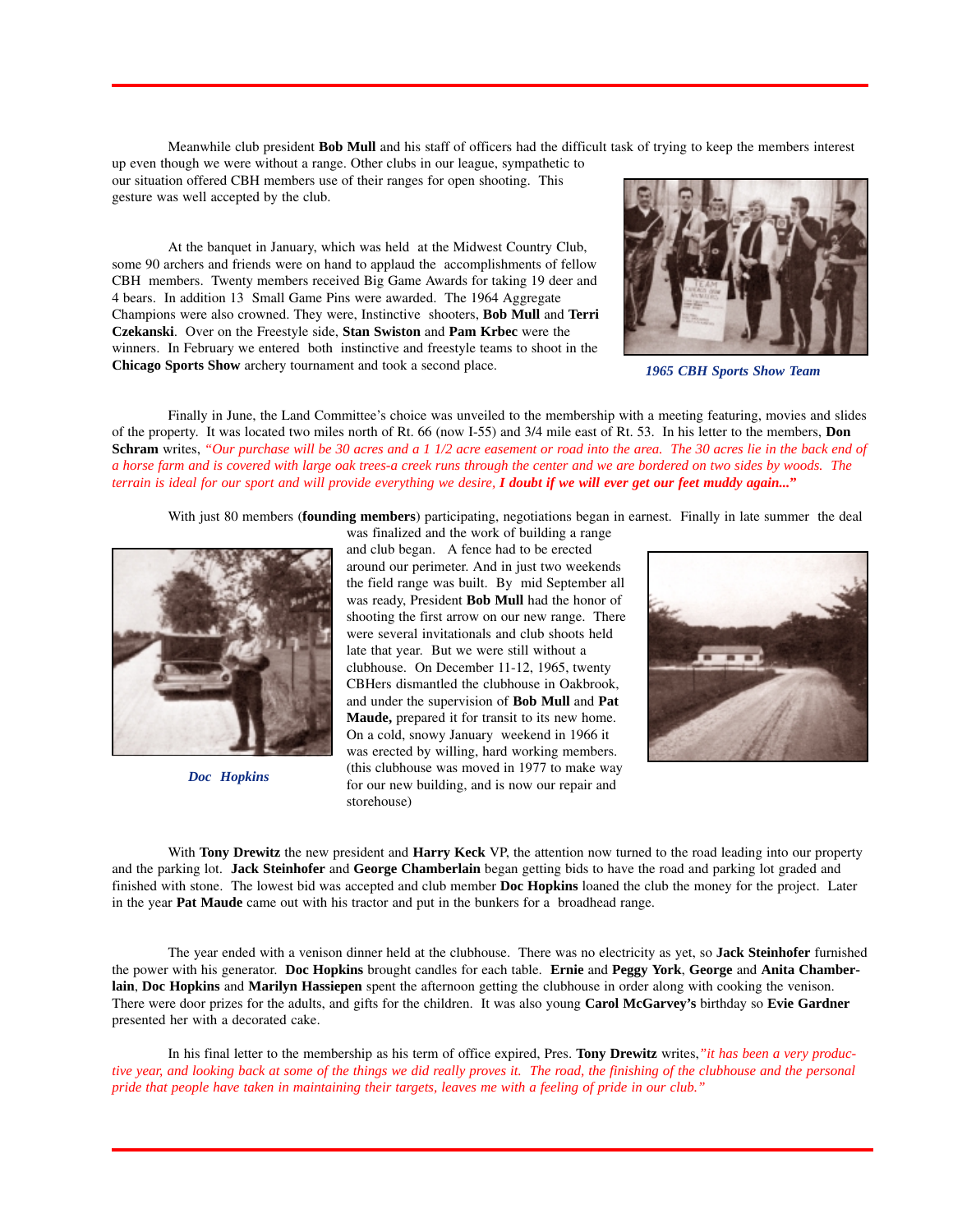#### *1970's*

*1970*, *Art Monnett* began his second term as CBH president and *Stan Swiston* was VP. The Tournament chairman that year was *Chuck Maloney* and Range officer *Al Preslicka*, with *Don Dvorak* the Broadhead range officer.

On April 12th, TV actor *James Drury, (TV's Virginian)* traded in his guns for a bow and arrow when he paid a visit to our range and shot the field course with several members. Mr. Drury, an avid archer who was appearing in a play at Pheasant Run Playhouse was also a member of Fred Bear's Sports Club.

In preparation for the Swamp Shoot which was to be held on May 30 and 31 that year, several animal building work parties were organized, both at *Bob and Diane Fruhwirth's* home workshop and at our range as the weather got warmer. By now our the animals were made out of arrow saving Styrofoam.



*James Drury, TV's Virginian*

The Swamp Shoot saw CBH playing host to the Chicago Tribune, a photographer and reporter were in attendance to record the days events for that papers Sunday supplement *Magazine Section*. The article entitled *"Move over Robin Hood"* came out in August and featured *Mike Filipiak and Susan (Marshall) Filipiak.*



*1971 Junior Archers*

On June 21st, in conjunction with an invitational 28 target Hunters round, the first annual *FUN FAIR* was held. This was a carnival type affair with games, arts and craft, white elephant and food booths. It was to be an annual affair and continued on for several more years.

*1971*, the president now was *Earle Ewert,* with *Jim Preslicka VP.* Jim was also named the SWAMP SHOOT co-ordinater for that year . That year also saw the reinstatement of the Youth Program, absent for several years. A committee made up of *Bob and Diane Fruhwirth, Bob Gorge, Bob Reed and Bob Jarosz* met and went about setting up a 14 target Junior Archery Range, a scaled down version of the adult range. Classification cards were issued to 21 children participating in the program. The shoots began on April 4th with a junior Field Round and were held thereafter on Club Shoot Sundays. In August a Junior Championship was held and the winners included *Dean Hill , Karen Preslicka and Jeff Jarosz*. September saw a Mini-Swamp Shoot being held, complete with 3D animal targets set at Junior distances.

*Nineteen-seventyone* was also a year laden with heavy expenses for CBH. The remodeling of the two ranges (Field and Broadhead), for reasons of safety because of the urban development of the property bordering our range by Centex-Winston Development Co. The erecting of a six foot chain-link fence made necessary by the new environment thrust upon us and the installation of electricity. To offset the added expenses the social activities program was expanded to include, a Flea Market and Box Social, Fun Fair, Las Vegas Night and Square Dance. Plus a raffle and also prepayment for all the years' club shoots by all the members was made mandatory that year. This plus the usual 6 Invitationals help ease the clubs' financial burden.